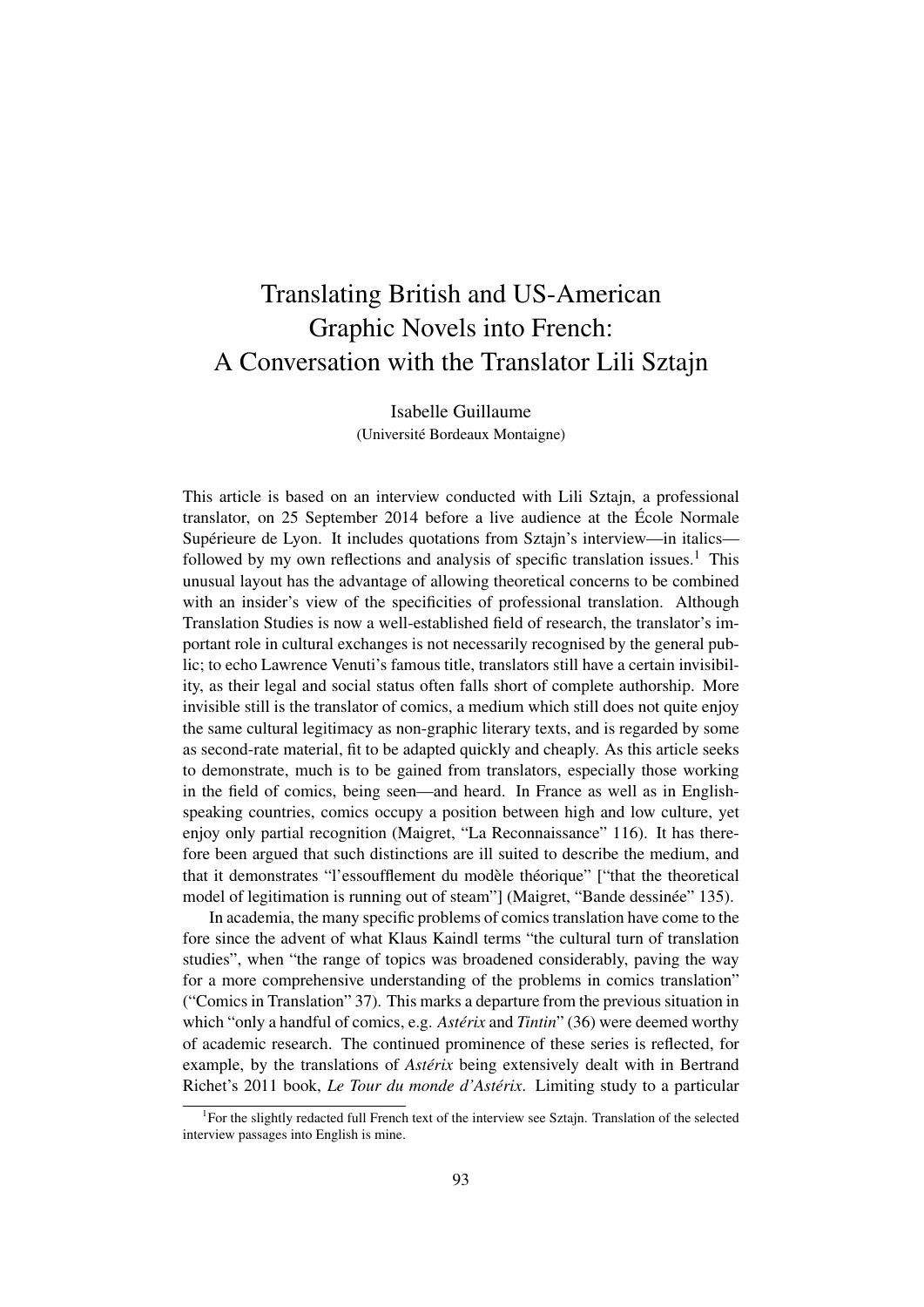series is, of course, a legitimate approach, yielding stimulating results; however, focusing on the work of a single translator, as in this article, documents an approach to comics translation across many books.

The first section of this article provides general context on the current situation of French comics translators today, based on Sztajn's personal experience. In the second section, it examines specific issues a comics translator may face. Finally, it analyses Sztajn's ethos of translation, and establishes a theoretical framework for her approach to translating English-language graphic novels.

Sztajn has translated the works of major graphic novelists such as Robert Crumb, Alison Bechdel, and Posy Simmonds. Many of these books raise interesting questions about translation strategies insofar as they display a sophisticated use of language, heavy reliance on literary intertexts, and, in some cases, bilingualism. What is more, the source-text authors operate within what is often called the "independent" sector of the comics industry;<sup>2</sup> in other words, they own the rights to their characters and do not work under the close supervision of a mainstream publisher belonging to a larger media corporation. This enables them to experiment with the conventional comics format, which in turn has a direct impact on translation. For example, Simmonds's work occasionally includes long passages of written text juxtaposed with drawn strips, which the translator can approach as if they were excerpts from a novel.

## The World of Professional Comics Translation

Sztajn started working as a translator in the 1970s, at a time when work was abundant, especially in the allegedly subcultural fields of genre fiction and comic books. Although translation was taught in English departments, specific training courses for aspiring professional translators were not yet offered in French universities.

*Translations used to be done by dilettantes and academics. It was often teachers who translated books because they loved them. When I started working, you couldn't learn translation anywhere.*

Over the course of forty years, however, the situation has changed. First, the comics medium has gained a form of cultural legitimacy. Although France, the home of Bande Dessinée, is sometimes viewed by foreigners as a cultural haven for comics, in reality the medium as of now is still in the process of being assimilated into the academic field of cultural studies and put on an equal footing with other artistic forms. Translation has gone from being one activity among others to being a viable full-time job, as translators set up associations, thus making their situation relatively stable.

*Nowadays, there's a code of good conduct between translators and publishers—which, by the way, is not always respected. When I say it*

<sup>&</sup>lt;sup>2</sup>Although this terminology mainly comes from the US-American comics industry, it can also be used to describe the British comics of Simmonds.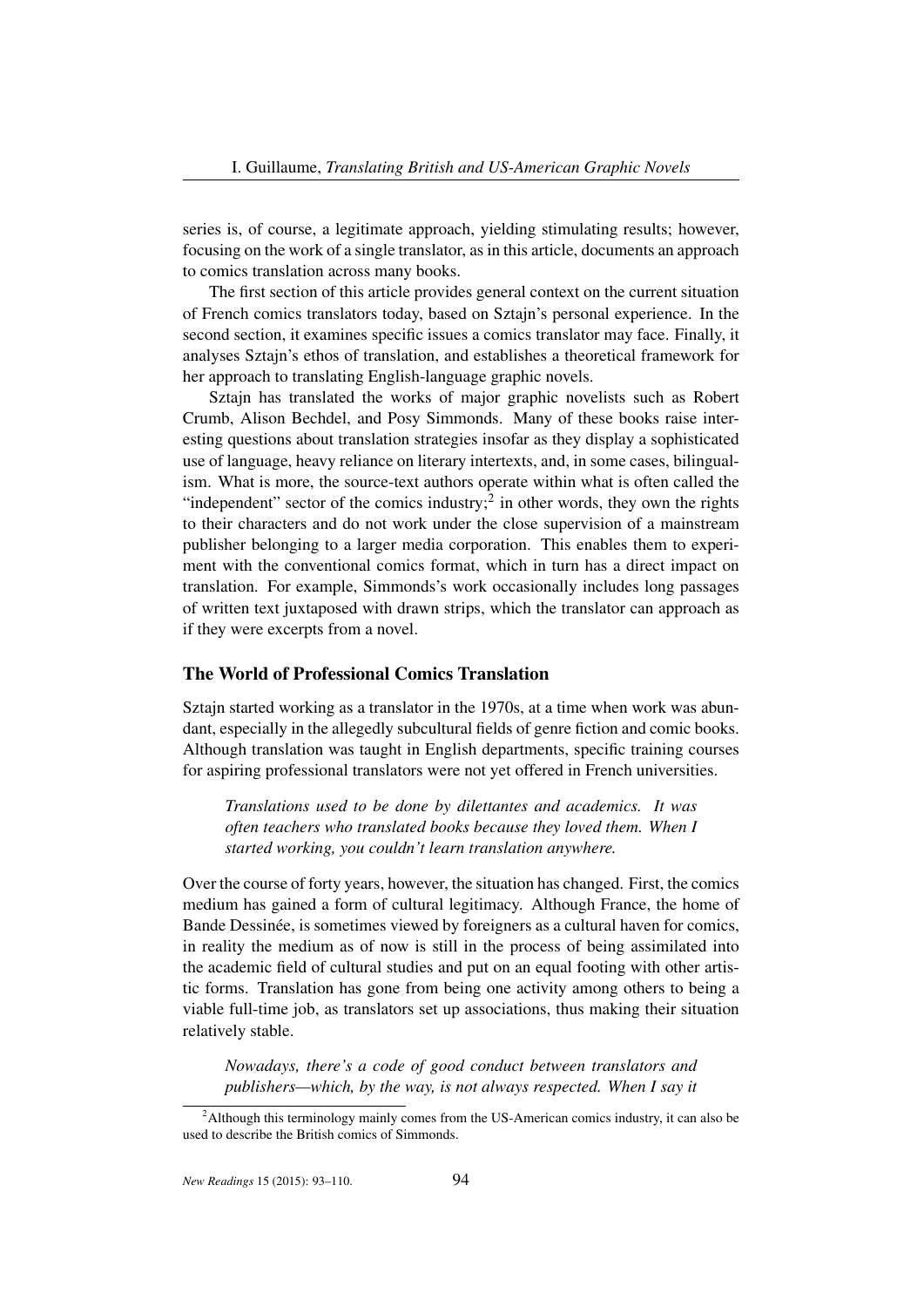*was a dilettante activity, I mean you couldn't make a living out of it: there was no pension system, and the AGESSA, which provides social security to authors and translators, didn't exist either. In this respect, there were many changes: now translation is a clearly structured profession. . . and yet it remains highly dependent on the relations one has with the publishers. It's still on the margin.*

Because the job is now less risky, and perhaps also because of the newfound legitimacy of formerly marginal forms, entering the industry has become more difficult. Sztajn makes it clear that publishers are now less likely to give work to beginners, and that her own easy start (she landed her first job with a single phone call) would not happen today:

*Today, publishers have their own pool of translators, [which] means that beginners will find it hard to enter the marketplace if they don't know the right people.*

The fact that universities now offer vocational training to Master's level for students wishing to become translators is, of course, partly responsible for these difficulties:

*Competition now is very harsh because there are more than a hundred translators who enter the job market each year with a Master's degree, and the market can only integrate (these figures may not be quite exact, but I'd say) not even half of them.*

Sztajn is not even convinced that the training offered in those programmes is adequate. She stresses that a solid knowledge of English, although necessary, is not sufficient to make an excellent translator. People who are going to translate from English to French, and not the other way round, should master their native language, and develop the skills of a professional writer.

*We sometimes forget to tell the students that their command of French is decisive. I know translators whose English isn't perfect, but who can really write; so I think it's essential that they know French impeccably.*

Conversely, Sztajn is keen to emphasise that a translator should not rewrite the text he or she is working on; on the contrary, she believes in remaining as faithful as possible to the source text.

*Unfortunately, many translators will hand in a text that looks absolutely flawless; but it's an adaptation, not a translation. I've seen quite a lot of these: when the editor reads the text, it flows, it sounds amazing, but it has nothing to do with the original.*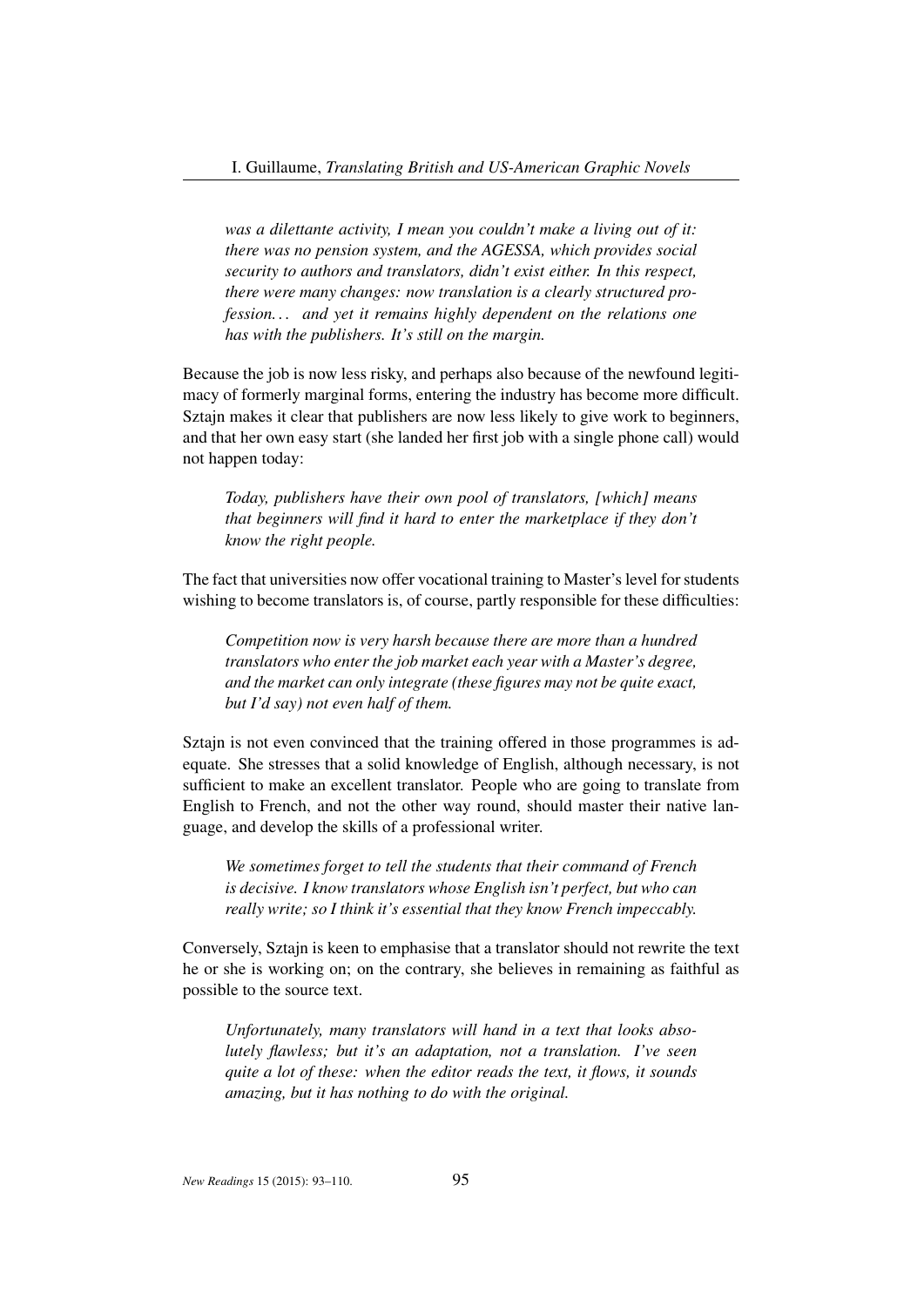In order to avoid such re-writings, Sztajn insists that the editor should always go and look at the English original. More broadly speaking, the role of the editor is central and much hinges on the relationship between author, editor, translator and letterer.

The bulk of translation is a solitary process and Sztajn, like many others, usually works alone. She describes translators as living in a "den" and adds that if you do not enjoy being on your own, the job is probably not for you. At the same time, translation entails a certain amount of collaboration. Befriending native speakers is highly recommended, especially when authors are likely to use colloquialisms from a particular geographical area. Sztajn confirms that even veteran translators regularly resort to native speakers, when their instincts tell them that they are missing something, without exactly knowing what.

*Sometimes a sentence seems perfectly clear, but then a little alarm bell goes off and says "No, this can't be right." And in that case, only a native speaker can tell you, "No, it's not what you're thinking at all!"*

One of the perks of working with contemporary comic books is that the author is likely to be both alive and in direct contact with the publisher. Although this is not always the case, many authors will provide clarifications as needed. They may even take an active part in the process of adaptation, for example, if images need to be slightly altered or redrawn in order to fit the translated text. Sztajn recalls working with Simmonds on the visual adaptation, as well as on the translation of the written text:

*I was lucky enough to be able to reach the author when it was necessary [...]. It's extraordinarily reassuring for a translator, because you know you're not betraying the text, which is a major source of anxiety.*

Sztajn also describes two cases of collaboration with another translator. The first was with Corinne Julve, who helped her with both *Fun Home* and *Are You My Mother?* in order to meet tight deadlines. Alison Bechdel's books are filled with quotations and allusions; therefore, every reference needed to be looked up so as to provide the existing French translation (if there was one) or even choose among the different available translations in order to stay close to the English. Julve did most of the time-consuming documentary work, but she also translated certain chapters of the books. Sztajn's second collaboration was with her partner Jean-Luc Fromental, director of the collection Denoël Graphic, translating Simmonds's *Gemma Bovery*. She describes this collaboration as a verbal game of table tennis, where each person throws ideas at the other:

*Verbalising the text allows us to polish our sentences; but the result is also different, because when you work like this, you tend to favour readability over fidelity.*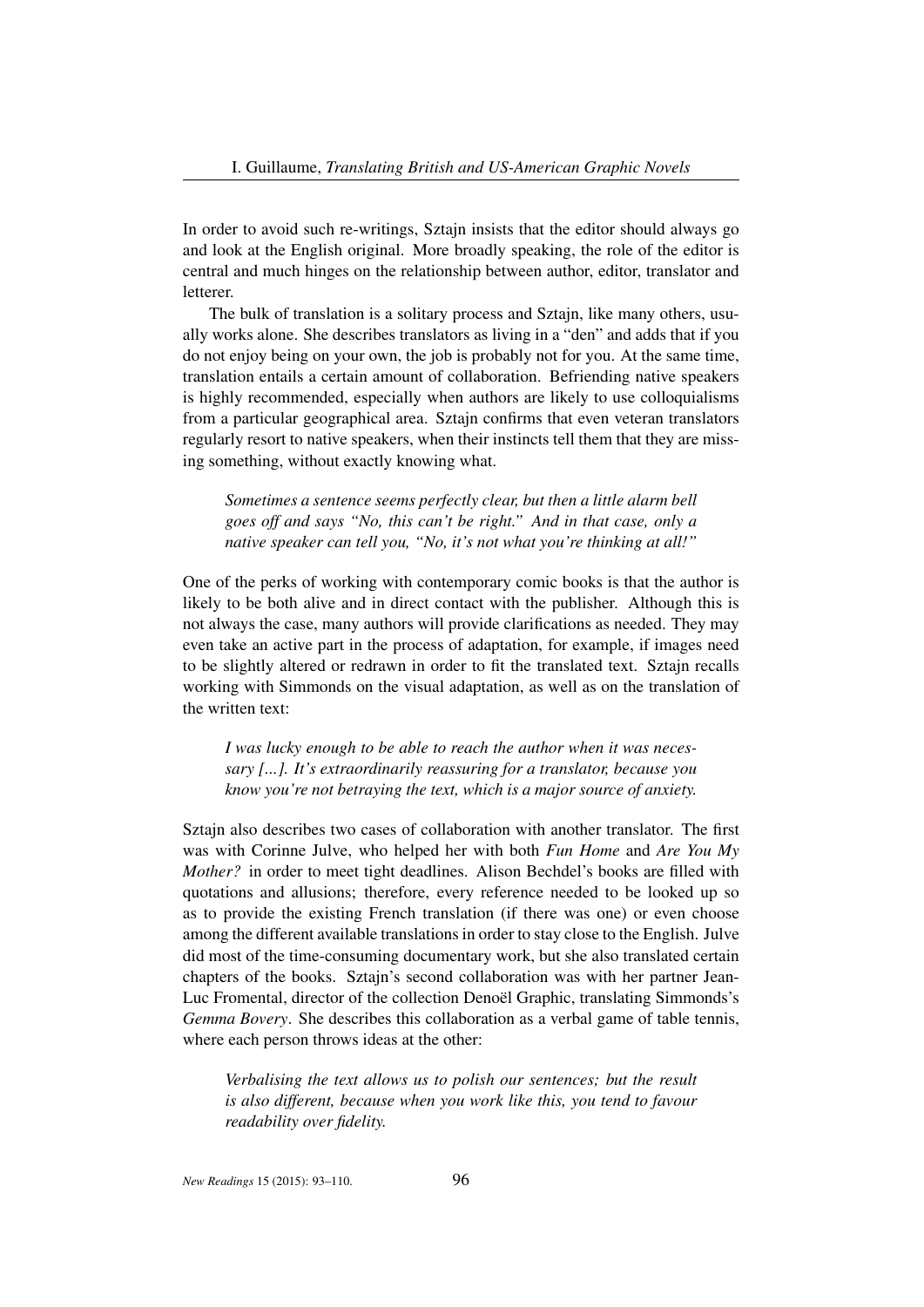On those occasions, translating is no longer a silent activity; it becomes an oral exchange, as each sentence is read out loud, in a process reminiscent of Gustave Flaubert testing the fluidity of his sentences, by yelling them in what he called his "gueuloir" ["yelling-place"] (qtd. in Philippot 535). Different working conditions yield different results, and the very fact of uttering the chosen translation before writing it down seems particularly suited to the prominence of orality in *Gemma Bovery*. Thus even when one works alone, translation can take many forms, and is (or, at any rate, should be) embedded within a wider editorial process. In the case of *Marilyn la Dingue*, a comic book adaptation of Jerome Charyn's novel *Marilyn the Wild*, Sztajn's translation was done at an early stage, before the book was even drawn:

*Jerome Charyn had written a script based on his book, and he was the one who approached the publisher. Jean-Luc Fromental looked for an artist who could fit the story; he found Rébéna and they started writing together. I translated the original script into French; then the artist and Charyn worked together on the layout.*

Close collaboration between editor, translator and writer can lead to new modes of collaboration, in which the translator plays an essential role as a go-between.

In other instances, translating a comic book might be a way to make it available again. Such is the case with Robert Crumb's *Yum Yum Book*, which he drew at the age of nineteen. The book was published in 1975 by Scrimshaw Press, which immediately went bankrupt; the book has been out of print in English ever since. Sztajn had first translated it into French in the 1970s for *Pilote*, a French magazine, and it was published in book form by Dargaud in 1980. Denoël Graphic's decision to republish Sztajn's translation several years ago made the *Yum Yum Book* easier to find, at least for the French-reading public. Similarly, Crumb's collaborations with his wife Aline Kominsky-Crumb (a series of short jam pieces entitled *Drawn Together*, co-created by the two artists) were issued in collected form on the French market first, only subsequently making their way to a US-American publisher.

After the first stages of a translation, in which a translator is indeed alone with his or her work, quite a lot of collective correcting takes place. Sztajn emphasises the need for the text to be proofread by several different people, especially because in comics, images tend to attract the eye and distract it from any potential mistakes.

*I check it two or three times, the editor checks it once, the corrector checks it once, then I check the proofs, the editor checks the proofs.*

Finally, the translator has to work in close association with the letterer. Indeed, once the linguistic text has been translated, it needs to be inserted within the drawn page.

*We have to work together. Even if you count characters (which is rather tedious, but it's also part of what you have to do as a comics*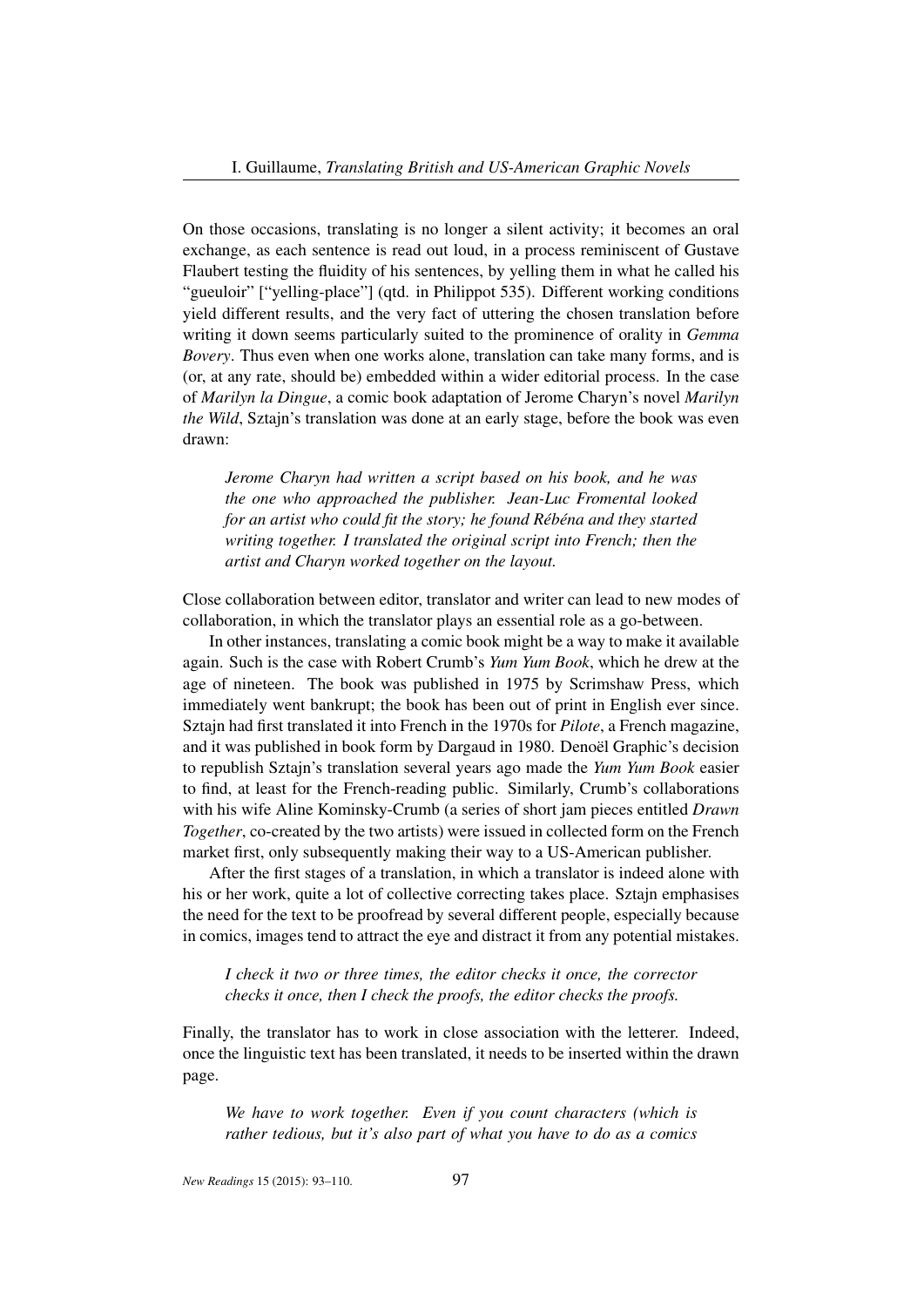*translator), very often the text doesn't fit, or simply doesn't look very good. You don't want your speech balloons to be chock full of text; it can ruin a page or a picture. Sometimes you have to make cuts for purely visual reasons.*

In other words, the visual dimension of comics has a direct impact on the specific constraints within which the translator has to work.

# Specificities of the Medium

Sztajn emphasises two specific issues for comics translation: the limited space available within the speech balloons and the interaction of words and images. A third problem for translation may be many instances of onomatopoeia in a comic. I shall now look at each of these elements in turn.

Sztajn finds that translated texts in French can be 10% to 20% longer than the English source text. This phenomenon, called amplification, is well-known to translators and academics, however its causes are hard to establish. Guylaine Cochrane, who looks at variations in word count, shows that amplification is particularly significant in English-to-French translations, and can be attributed to linguistic constraints (186). What is more, the figure quoted by Sztajn seems to fit Cochrane's estimates: working on scientific texts, the latter reports increases in length of 6% to 17% (188). In a literary corpus a similar trend has been observed by Gilbert Barth, who found that "French translators increased the number of words by 13%" (40). Since, most of the time, a smaller font is not really an option as it would make the texts too hard to read, translators must aim to be as concise as possible. A concrete example of this lack of space can be seen at the beginning of Bechdel's *Fun Home*, where the father is described: "He was an alchemist of appearance, a savant of surface, a Daedalus of decor" (6). This tripartite expression has only two parts in the French version and illustrates the process of *deletio*: 3 "C'était un alchimiste des apparences, un Dédale de la déco" (10). Because of the specific layout of the page (one single line of text in the blank space between two panels) the French letterer had limited space to work in, and could not fit the complete translation without reducing the font size or tampering with the original shape of the panels. The reference to Daedalus is significant in context, and removing it would have been detrimental to the network of associations developed in the book; on the other hand, the expressions "alchemist of appearance" and "savant of surface" share the same denotations (expertise and superficiality), therefore, removing one of the two may alter the balance of the sentence, but it does not deprive the reader of any substantial information.

<sup>&</sup>lt;sup>3</sup>Kaindl's typology of translation procedures distinguishes five types of translation strategies: *deletio* (deleting texts or images), *detractio* (censoring violent elements), *adiectio* (adding visual or verbal elements), *transmutatio* (changing the order of the elements), *substitutio* (replacing an element with "more or less equivalent material") ("Thump, Whizz, Poom" 278–82).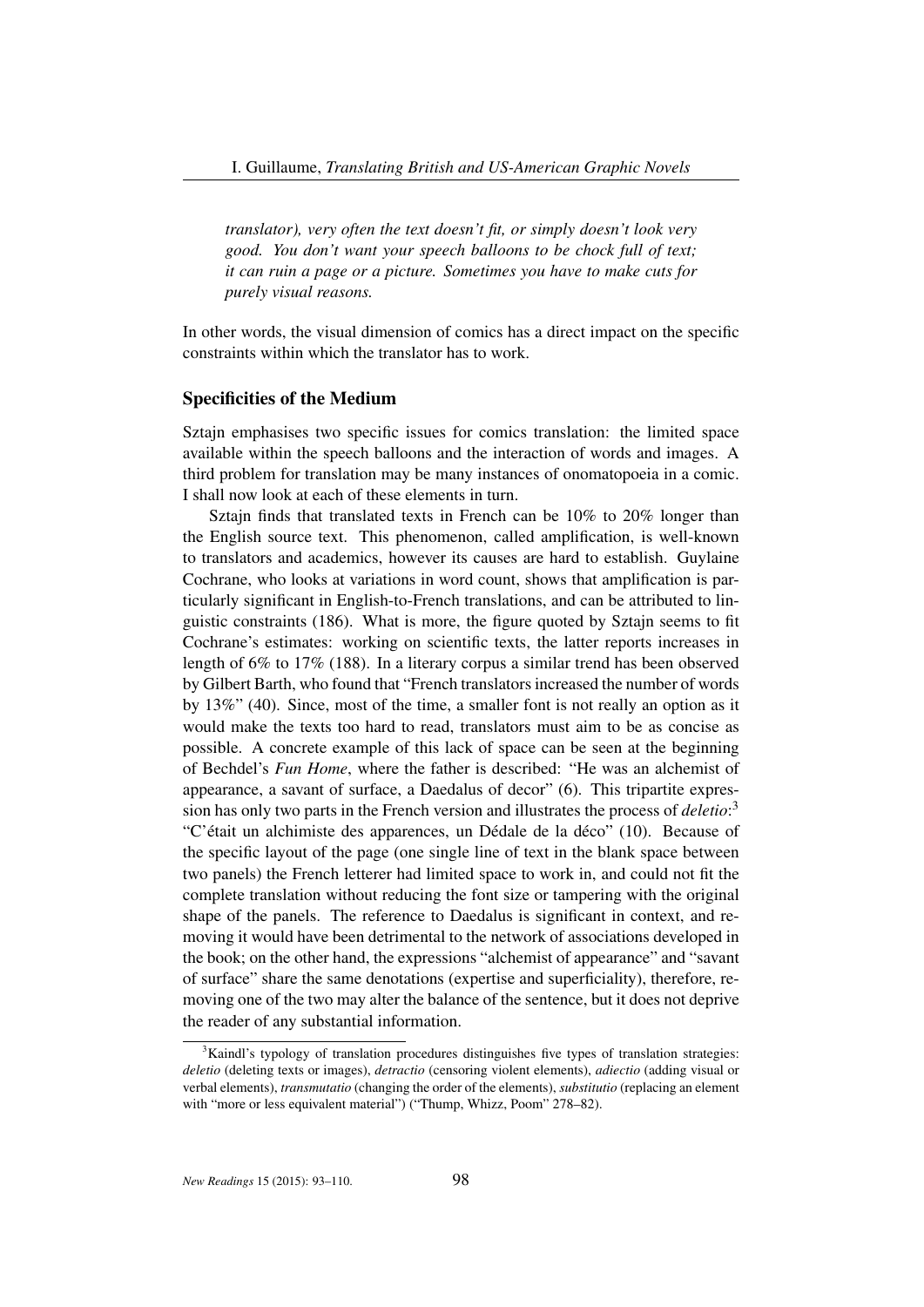Comics translators must preserve the delicate synergy of words and pictures. In a number of cases, this means having fewer options to choose from; substitution, in particular, can become problematic because the object that is culturally unique is made immediately visible to the reader, and cannot be easily modified. A cartoon from Simmonds's *Literary Life,* entitled "National Character",<sup>4</sup> depicts several groups of people taking a stroll in the English countryside; as they walk past a bed of daffodils, each and every one of them starts reciting Wordsworth's famous poem "Daffodils" (1807), with varying degrees of fidelity. The reference to Romanticism becomes a comical kneejerk response. Sztajn decided to keep the Wordsworthian intertext, and to use the 2001 translation of the poem by François-René Daillie ("J'allais, solitaire ainsi qu'un nuage") (Simmonds, "Literary Life: Chroniques" 36). It is her contention that, "Daffodils" being one of the best-known poems in the English language, and *Literary Life* being aimed at an educated public, the poem will be just as familiar to the French as it must have been to its British readership. Although I agree that the poem is a classic, I was not entirely convinced at first by the decision to translate it, because it is in fact more recognisable in English, "I wandered lonely as a cloud." I tend to think that the mental effort needed to recognise the original somehow attenuates the comical dimension of the strip. Still, on second thoughts, Sztajn's decision remains the only reasonable one. Theoretically, there would be four main possibilities when translating the reference to "Daffodils": 1) Keeping the English text: since the poem is most likely to have been read in the original (for example, during an English class), it will be easier to recognise as "Daffodils" than as "Jonquilles". 2) Keeping the English text, but adding a footnote to make the cultural reference explicit. This strategy of *adiectio* is often adopted by translators when no alternative is available, or when the passage is culture-dependent. For example, manga translations by French publisher Kana frequently begin with a list of relevant vocabulary and concepts. Amusingly, Sztajn explains that footnotes are a source of conflict with her editor who "hates them, because he thinks they interrupt the reading": this may be the reason why she decided not to use one in this particular instance. 3) Using the published French translation (which Sztajn did). The rationale behind it, I assume, is as follows: the point of translating a book is that the readers, even if they have some knowledge of Anglo-Saxon culture, do not feel comfortable reading English texts (otherwise they would have bought the original). 4) Transposing the joke (*substitutio*), if one assumes that French readers are not familiar with "Daffodils" at all. Transposition would be achieved either by finding a French poem about the same flowers or by finding another object, which would be to French literature what daffodils are to English literature. The latter is not an option without changing the drawings because the daffodils are visually present on the page and cannot be replaced by, say, Baudelaire's albatross, or Hugo's bunch of eglantine. One could think for example of Guillaume Apollinaire's poem "Les Colchiques" ["Autumn Crocuses"],

<sup>4</sup>The English version of *Literary Life* is not paginated. However, if we consider that the first page corresponds to the first strip, then "National Character" is on the thirty-third page.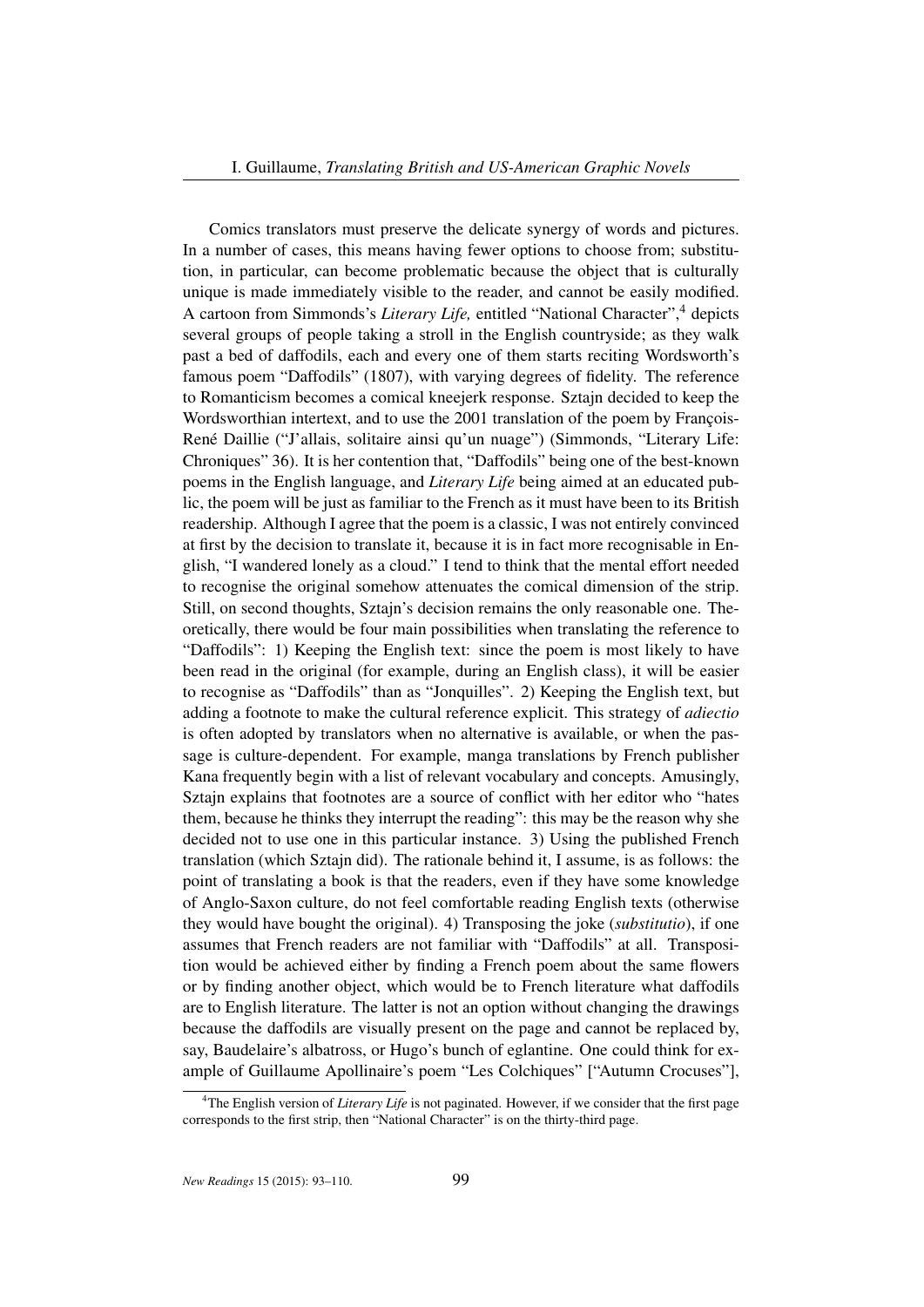although it deals with a different botanical specimen (Apollinaire 33). But it would only lead to more confusion because the poem, although well-known, is hardly a cultural staple and the "national character" of the title would make no sense; the drawbacks exceed the putative benefits. Cultural domestication to this extent tends to create situations of cultural chaos; for the sake of one effect, the consistency of the work is compromised. Nowadays, translators are aware of the need to preserve the cultural setting of the source text, but this tendency is in fact quite recent: in the 1970s, popular characters were often renamed, from Wolverine (who was called "Serval") to Darth Vader (who became "Dark Vador", presumably to avoid the  $/\theta$ / sound). As late as 1995, several characters from the manga series *Sailor Moon* by Naoko Takeuchi were given French first names like Frédéric or Mylène, despite the fact that their clothes, behaviour and nationality were explicitly Japanese. This is probably due to the assumption that the original cultural context was too alien to preserve. The same type of modifications were made to Japanese animated series.

Sometimes the pictorial dimension of the source comic can actually help the translator. In *Gemma Bovery*, Joubert, the French baker, comes across the diaries written in English by Gemma before her death. Joubert, who is not bilingual, shares his perplexity with the reader: when Gemma describes a hideous tie, adorned with penguins "on the job", the diary entry is interrupted by Joubert, who comments: "What? *Je n'ai aucune idée de ce que veulent dire ces usages*" (17). Of course the English reader knows what "on the job" means. This leaves the translator with a choice; either she translates the expression, which makes Joubert's intervention rather pointless, or she keeps "on the job" as it is, in order to further align the reader's perception with that of Joubert. In a novel, the latter might have been deemed unnecessarily obscure, but because the journal entry is illustrated, Simmonds actually provides a reference illustration of said penguins, whose mating position leaves little doubt as to the meaning of the expression (17, see Fig. 1).

In Simmonds's *Tamara Drewe*, many instances of onomatopoeia underwent translation: for example, "splut" and "tsk"  $(n.$  pag.)<sup>5</sup> became "splotch" and "tss" (33). But this is not systematic:

*Some [onomatopoeic words] are so integrated into the language that they can be kept as they are, whereas others need to be translated, because you need to make the noise explicit. But some of them work very well in English.*

The choice to translate an onomatopoeic word is therefore linked to the cultural surroundings: it depends on what the average reader is likely to understand based on his or her knowledge of other comics, which constitute a general frame of reference. In the examples quoted above, "splotch" is a very common instance of onomatopoeia in French; it is preferable to "splut", which is not frequent in French comics and would be difficult to understand. On the other hand, onomatopoeic

<sup>&</sup>lt;sup>5</sup>The English version of *Tamara Drewe* is not paginated, but if we consider that the title of the first chapter, "August", is on the first page, then the page I am discussing would be the twenty-fourth.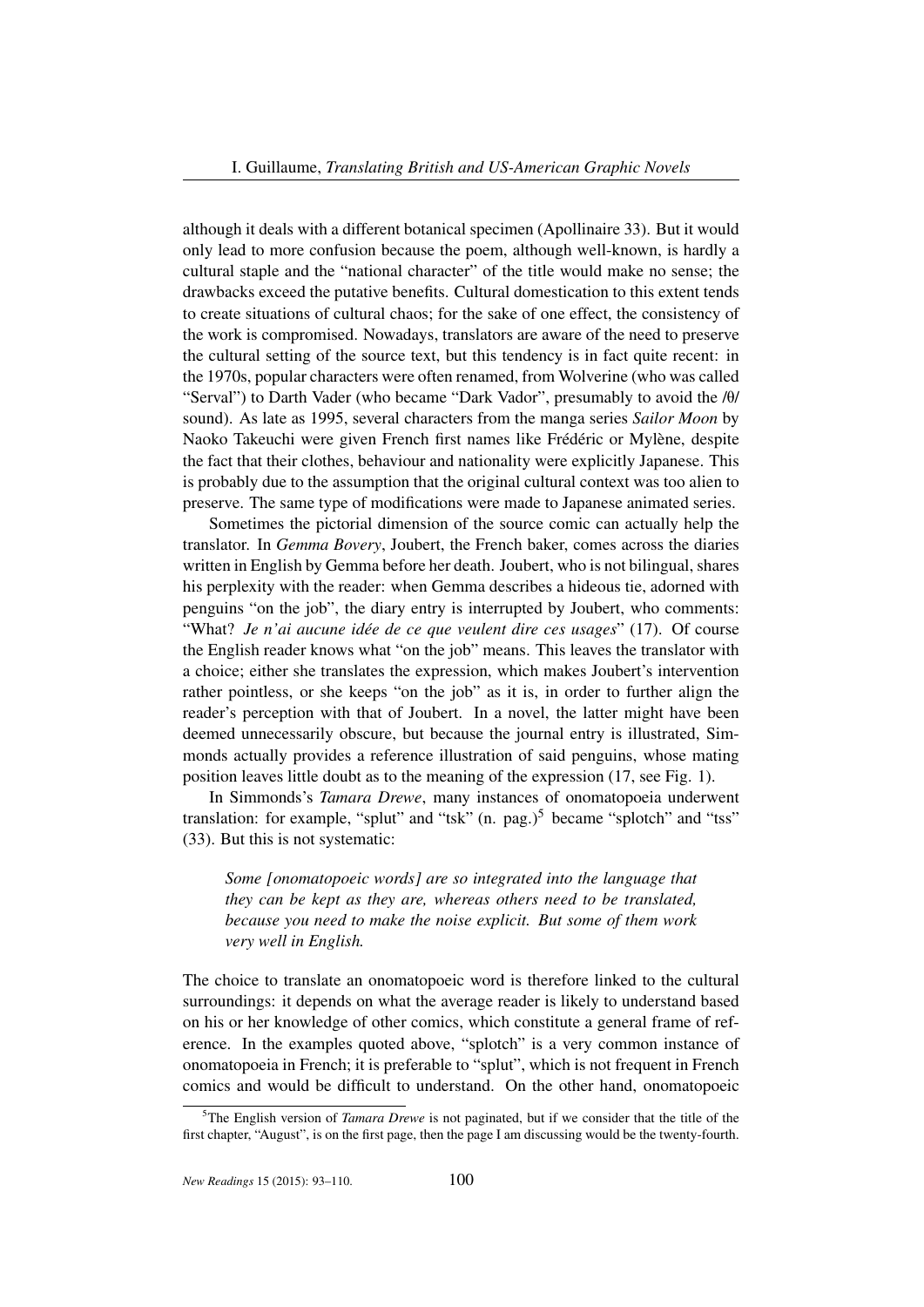

Figure 1: Posy Simmonds, *Gemma Bovery* (17)

words without an obvious equivalent are more likely to be left as they are. Carmen Valero Garcés provides useful consideration of the prevalence of English onomatopoeia in Romance languages (239–40). She points to the intrinsic ease with which English forges new terms, and cites an earlier survey of 161 onomatopoeic words in a French translation, only 58 of which were of French origin.

Conversely, a good example of foreignising would be that of the "Dr Derek" strips in *Literary Life*, whose graphic style is a pastiche of 1950s love comics. At one point, Simmonds's female character, a writer, is shocked to learn that her new book is in fact purple prose, and produces a sound that is rendered as "choke".<sup>6</sup> Sztajn decided not to translate the onomatopoeia (34, see Fig. 2), even though it is rather uncommon in French—a possible equivalent would be "gloups", which indicates swallowing and implies surprise or anxiety. The effect is double: first, it surprises the reader with unexpected onomatopoeia, which fits the humorous and slightly absurd tone of the strip. Secondly, it reinforces the reference to US-American love comics by making it clear that the character is meant to be identified as an English speaker.

### Translating Multilingualism

Simmonds's French is splendid, and makes *Gemma Bovery* particularly entertaining for a bilingual audience. Because most characters speak French as well as English, some nuances and plays on words will only be accessible to those who

<sup>&</sup>lt;sup>6</sup>The English and French versions of *Literary Life* do not include exactly the same strips, although many are present in both. The "Dr Derek" strip in question appears only in Denoël's version.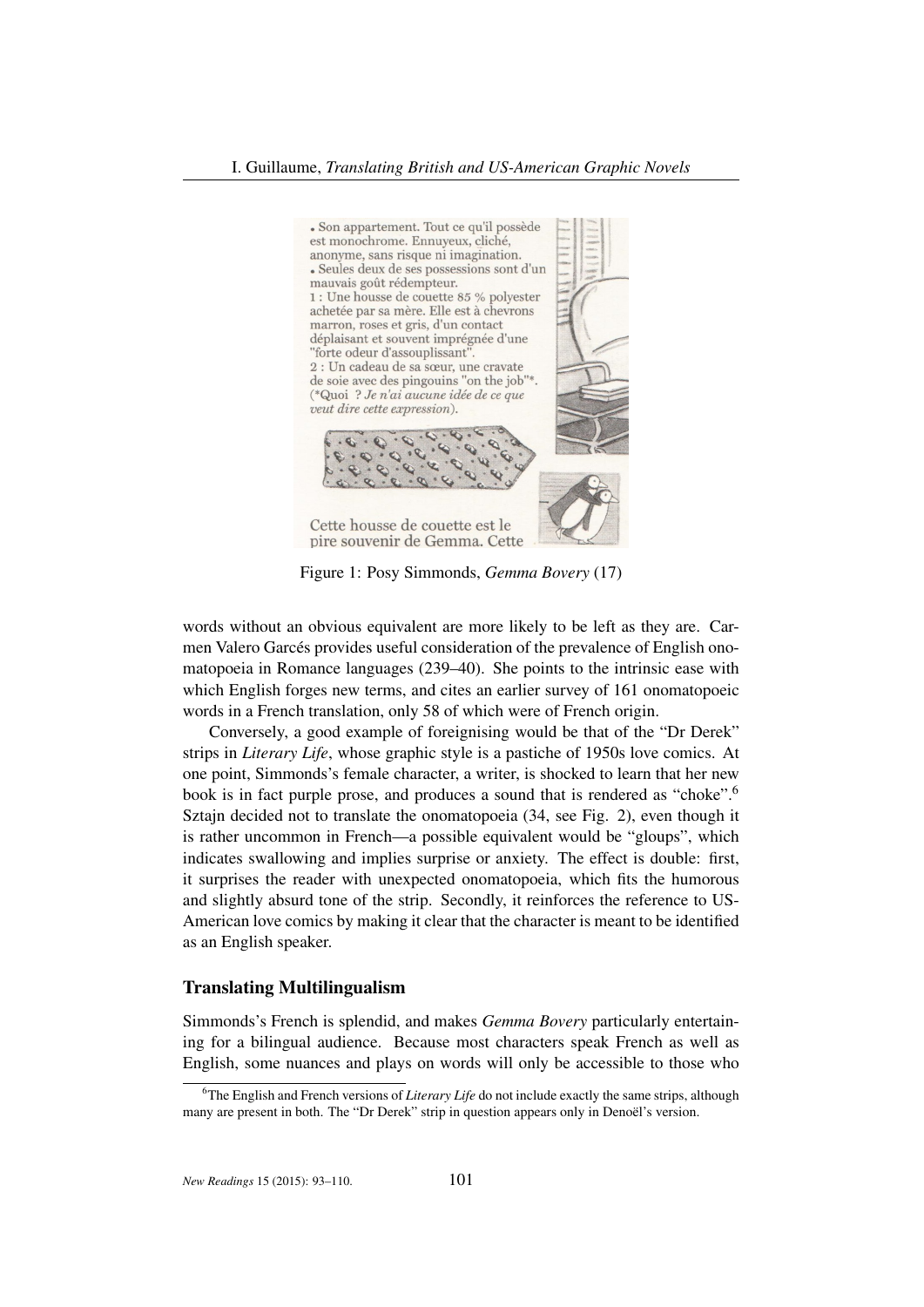

Figure 2: Posy Simmonds, *Literary Life* (34)

understand both languages. But which parts of English should be translated, and which should be kept as an indicator of foreignness?

*The translation was done in the early 2000s, when English was only starting to spread [as a second language used by large numbers of French native speakers]. [...] We tried to find a balance between what sounded natural and what would be understood, what the audience would get or not; and we chose to sprinkle the text with foreign words, in order to preserve the spirit of the Anglo-French dialogue while still remaining intelligible.*

Yet, for all the qualities of Simmonds's French, certain expressions may sound artificial or problematic to native French readers. In most cases, they are innocuous: see for example the phrase "je n'ai aucune idée de ce que veulent dire ces usages" (*Gemma* 17), which was edited to "je n'ai aucune idée de ce que veut dire cette expression" (17) in the French translation, because "ces usages" sounds unusually old-fashioned, and would be likely to divert the reader's attention from the main joke of the passage (namely, the penguins "on the job"). In other situations, very slight mistakes on Simmonds's part lead to massive ambiguities. For example, Gemma's French lover has a row with his official girlfriend, who suspects his unfaithfulness; the most important elements of her speech are in English in order to be understood, but some sentences remain in French, so that the reader knows that the language being spoken is actually French. She exclaims, "Who is she? *Il y a un autre dans ta vie, je le sens*!" ["There's someone else in your life, I can feel it!"]. Unfortunately, the use of "un" instead of "une" suggests that this someone is male, thus implying a homosexual relationship—which does not make any sense given this precise situation, and contradicts the use of the pronoun "she" in the English version. Sztajn's translation of this passage amends it to "Il y a une autre femme dans ta vie", thus clarifying the gender of the partner.

*New Readings* 15 (2015): 93–110. 102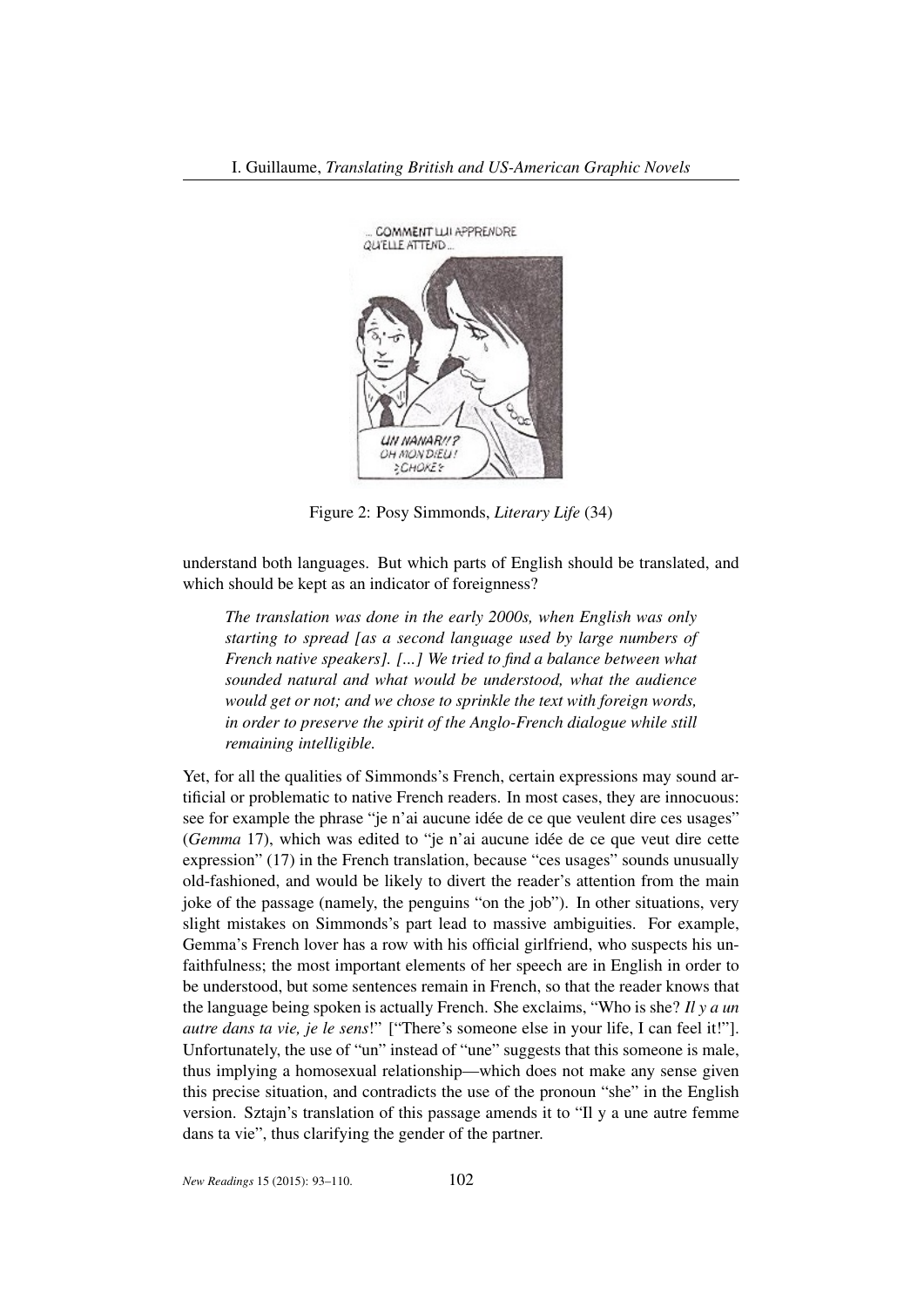# Translating Intertextuality

The main challenge of translating Bechdel's work resides in the fantastic erudition displayed by the author, and the number of references one has to look up. Most of the time, these references are openly signalled: Bechdel lets us know when she is quoting Marcel Proust, or James Joyce, or a book by Dr Seuss. Yet occasionally there might be no explicit sign of a quotation being a quotation. A notable example would be that of *Are You My Mother?*, the title of the second book. It is a reference to a children's book by P. D. Eastman, which features a baby chicken looking for its mother. This fact inevitably influenced the translator's decisions: while the standard translation of this expression would be something along the lines of "Estce que tu es ma mère?", Sztajn decided to use "C'est toi ma maman?" which makes sense for the children's book title, but would be a confusing choice if one did not know about that context. Indeed, the focus is different: "C'est toi ma maman?" raises the implicit question "Who is my mother? You or somebody else?" whereas "Est-ce que tu es ma mère?" could be equated with "Are you involved in a parental relationship with me?" Of course "maman" is also more childlike and affectionate than "mère".

Bechdel's work is full of texts—letters, pages from books, dictionary entries that have been copied by hand. Although this does not affect the process of linguistic translation, it was certainly an issue for the visual translation of the comic, and an editorial problem.

*The first book*, Fun Home, *was hand-lettered. Then the letterer found a "handwriting" font which allowed him to bypass that problem. But for* Fun Home, *that's how it was done. And I think it drove everyone mad! Hand-lettering has become so expensive that it multiplies the production cost of the book, and what used to be feasible a few years ago has become impossible.*

#### Translating a Bible Adaptation

Robert Crumb's *The Book of Genesis* is a rather extreme case, in the sense that it did not require translation so much as textual harmonisation: indeed, it is a faithful adaptation of the biblical text, which is reproduced verbatim, either in speech bubbles or in captions. This book is hardly representative of Crumb's career as an underground comix author, and was seen as particularly surprising in its tone and subject matter, as Crumb has often been critical of religion. Similarly, the translator's work on this book was highly atypical, which is why, in the French version, the text is said to be "established by Lili Sztajn", as opposed to the usual phrasing "translated by". As he explains in the introduction to *The Book of Genesis*, Crumb drew from different sources, including the King James Bible and Robert Alter's 2004 *Five Books of Moses*. To make things more complicated, he also states, "In a few places I ventured to do a little interpretation of my own" (n. pag.). According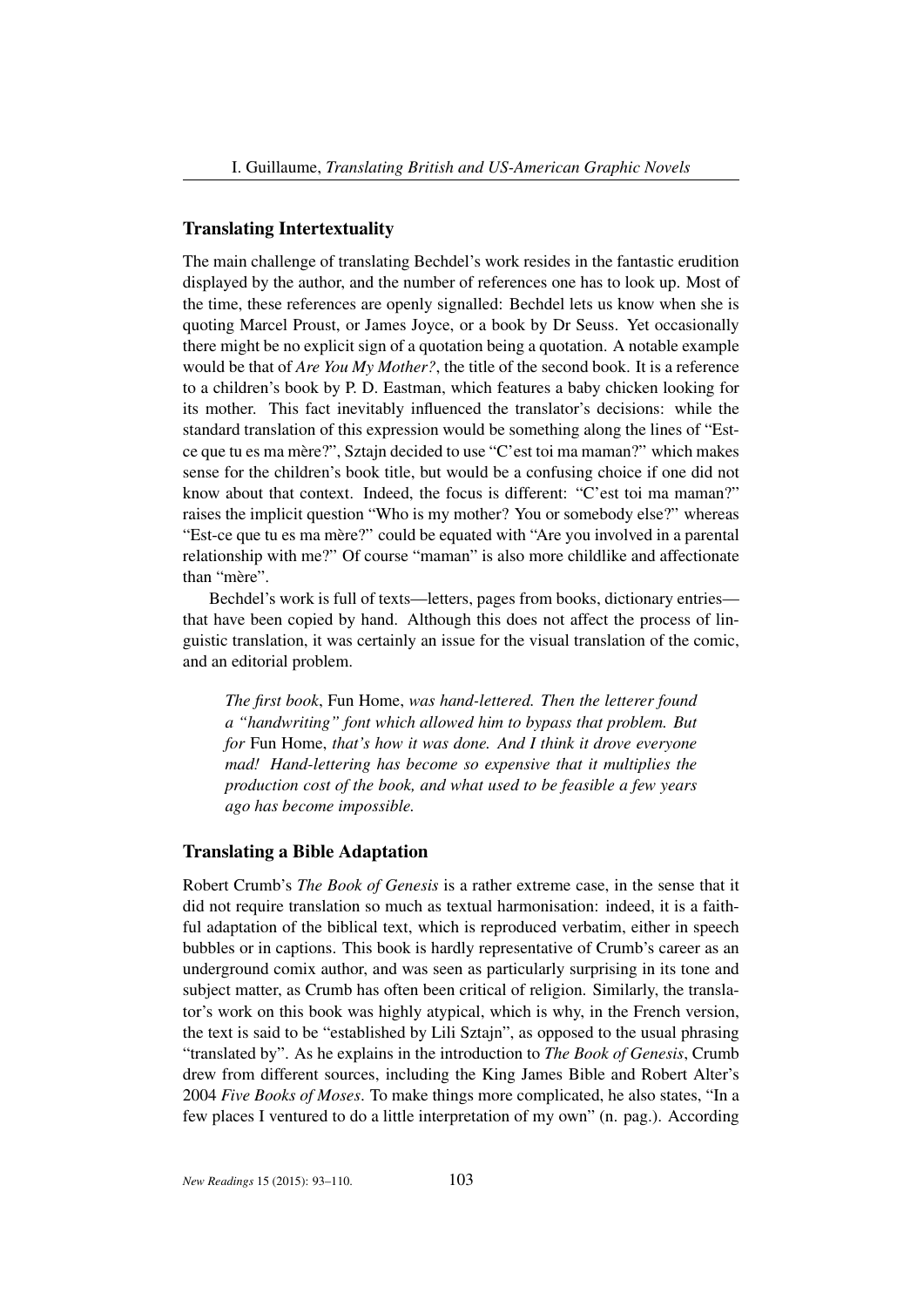to Sztajn, he did relatively little of that, but the mixed sources of the original still gave her a hard time.

*I had the three Bibles he'd used. I spent my time looking for the option he'd chosen: for Robert Alter's book, which has never been translated into French, I had to stay as close to the text as I could, the King James Bible has an official translation, and for the rest, I picked whatever was closest to the English text. [Crumb] kept the King James Bible because it is the main reference in Anglo-Saxon culture, but whenever he could, he switched back to Alter's Bible, which clarified many obscure points.*

# Expletives, Slang and Censorship

Comparing the French and English versions of the same book can yield some amusing results; for instance, in *Gemma Bovery*, when the heroine has an argument with her former lover over the phone, the original dialogue is a sanitised "Just \*\*\*\* off!" \*\*\*\* off! \*\*\*\* off!" (15), whereas the French uses the very explicit "Va te faire foutre, espèce de connard de merde!" (15). Sztajn confirms that the decision to restore the swear words was made with Simmonds's blessing.

*Censorship in England drives Posy Simmonds positively mad; you're not allowed to write "fuck".*<sup>7</sup> *She is a very proper English lady, but she could make a sailor blush, and she is furious because whenever she writes "fuck", the word turns into little asterisks as soon as it hits the press. So knowing that her French publisher can write "fuck off, you fucking asshole" is absolutely delightful to her.*

This censorship was first implemented by the *Guardian*, which pre-published Simmonds's work, and maintained in the final version as printed by Jonathan Cape. However, erasure of swear words does not extend to the French passages in the original work, and Simmonds uses this to amusing effect. At one point, Joubert exclaims: "Je suis prêt à parier ma couille gauche qu'elle a un amant!" ["I'll bet my left ball that she's got a lover"] (41). The line sounds just as creative in French as it does in the literal translation, yet the footnote in the English edition simply translates this as "I'll bet she's got a lover" (41). Unfortunately, this discrepancy between a rather explicit French expression and its extremely tame English equivalent cannot be carried over by the translator, who has no choice but to remove the footnote, losing the friction between English and French. Simmonds's interest in slang and orality is also apparent in her book *Tamara Drewe*, whose cast includes two adolescent working-class girls from the English countryside. The sociolect

This may be due to the Harmful Publications Act (1955), which to this day imposes restrictions on comic books. However, most British media follow self-regulation guidelines, and much importance is attached to the perceived offensiveness of swear words (Allan and Burridge 108).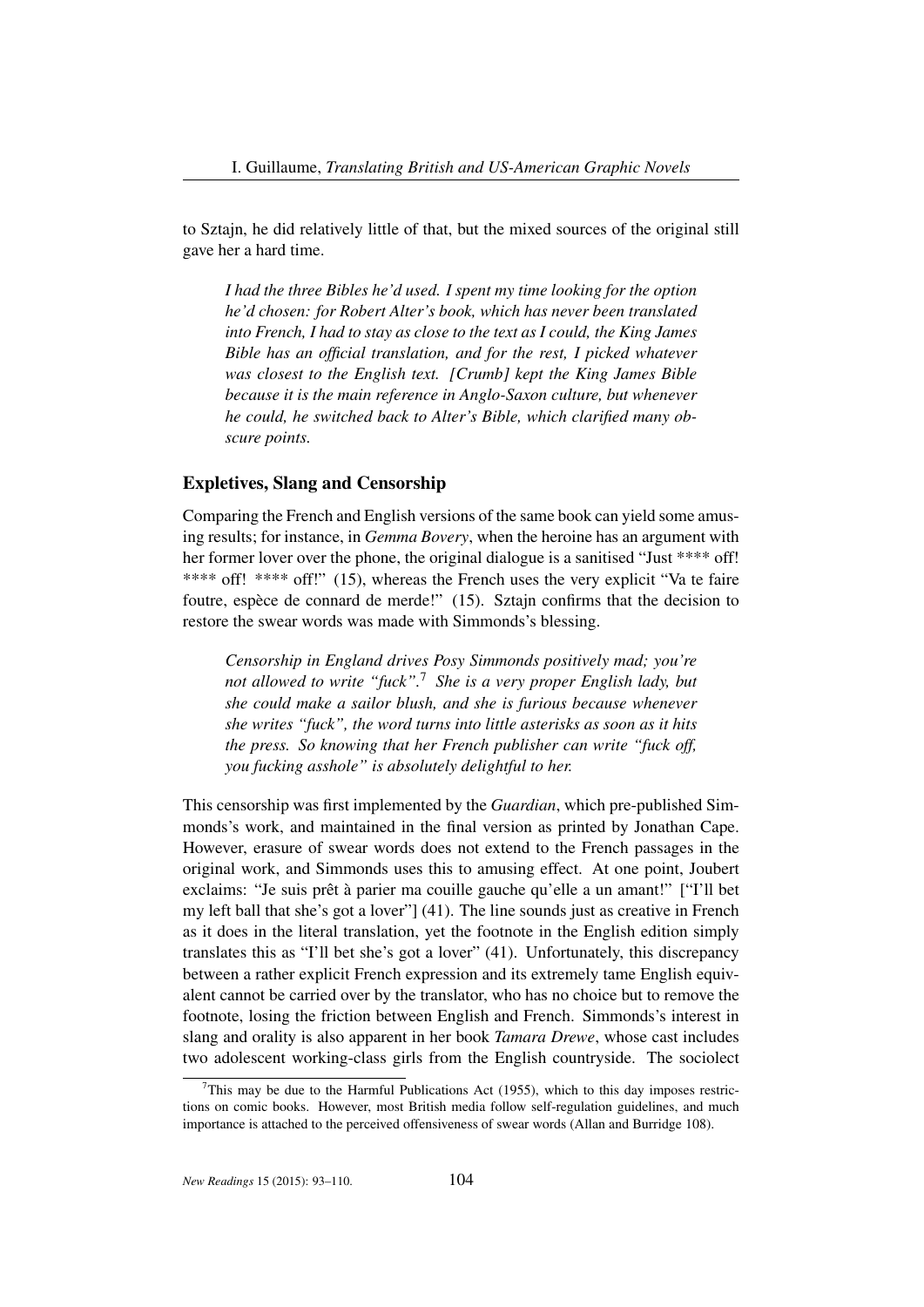used is fascinating, as Simmonds really documents the linguistic habits of this social group at the end of the 1990s (e.g. "I want to lose my V-plates to Ben"). Sztajn says that she did not try to write things that French girls would say in a French rural, working-class environment. Instead, she strove to find expressions that would fit a French person's view of the English rural proletariat. In other words, her contention is that one should not assume that readers know nothing of the original culture which the book evokes, and acknowledge instead the gap between the two cultures.

*[You think]: this word, this expression won't work, they're too outdated, too old, too new. . . And then you think of something in between that will carry across the slightly distorted view that French people have of the English, rural proletarian environment.*

In Bechdel's works, one of the main points of lexicographical interest is the use of slang related to gender, sexual orientation and sexual minorities. Bechdel reclaims homophobic slurs like "pansy" (93), "sissy" (97) or "butch" (96), and appropriates them. Sztaijn translates some terms, like "sissy" which becomes "chochotte" (101). Others remain unaltered, like "butch" (100), which has no real equivalent in French—the Collins Robert dictionary suggests either the odd and old-fashioned "hommasse" or the incomplete "gouine", which simply means "lesbian". These choices show that translation strategies vary according to each term's degree of integration into the French language. The word "butch", like "queer", is familiar to people with any interest in LGBT communities; conversely, "sissy" in French would probably conjure up images of an Austrian princess (which it never would in English), and so had to be changed. The term "butch" also crops up at the beginning of *Fun Home* (15) and this time, it is translated as "garçon manqué" (19), which means "tomboy". The difference lies in the fact that this time "butch" is not used as a term of address, but describes unfeminine behaviour (an indifference to elegant clothing) in a very young girl. In this respect, "garçon manqué" is certainly more appropriate because it describes gender identification, not sexuality, unlike "butch" which is more openly synonymous with lesbianism in French.

The translation of "pansy" in context is particularly tricky, because the word is used during a discussion involving flowers, and is meant to be understood both as a reference to the botanical specimen and as a disparaging way to refer to a homosexual or effeminate man. Sztajn, perhaps uncharacteristically, decided to forge a new term that would fit the bill; she used "reine-des-prés", the flower called queen of the meadow (97). In French, this word is not normally applied to people; yet, it is easy to understand and would be spontaneously interpreted as a way to describe a man with feminine qualities, because of the semantic proximity with "reine" (although the word does not have the same subtext as "queen").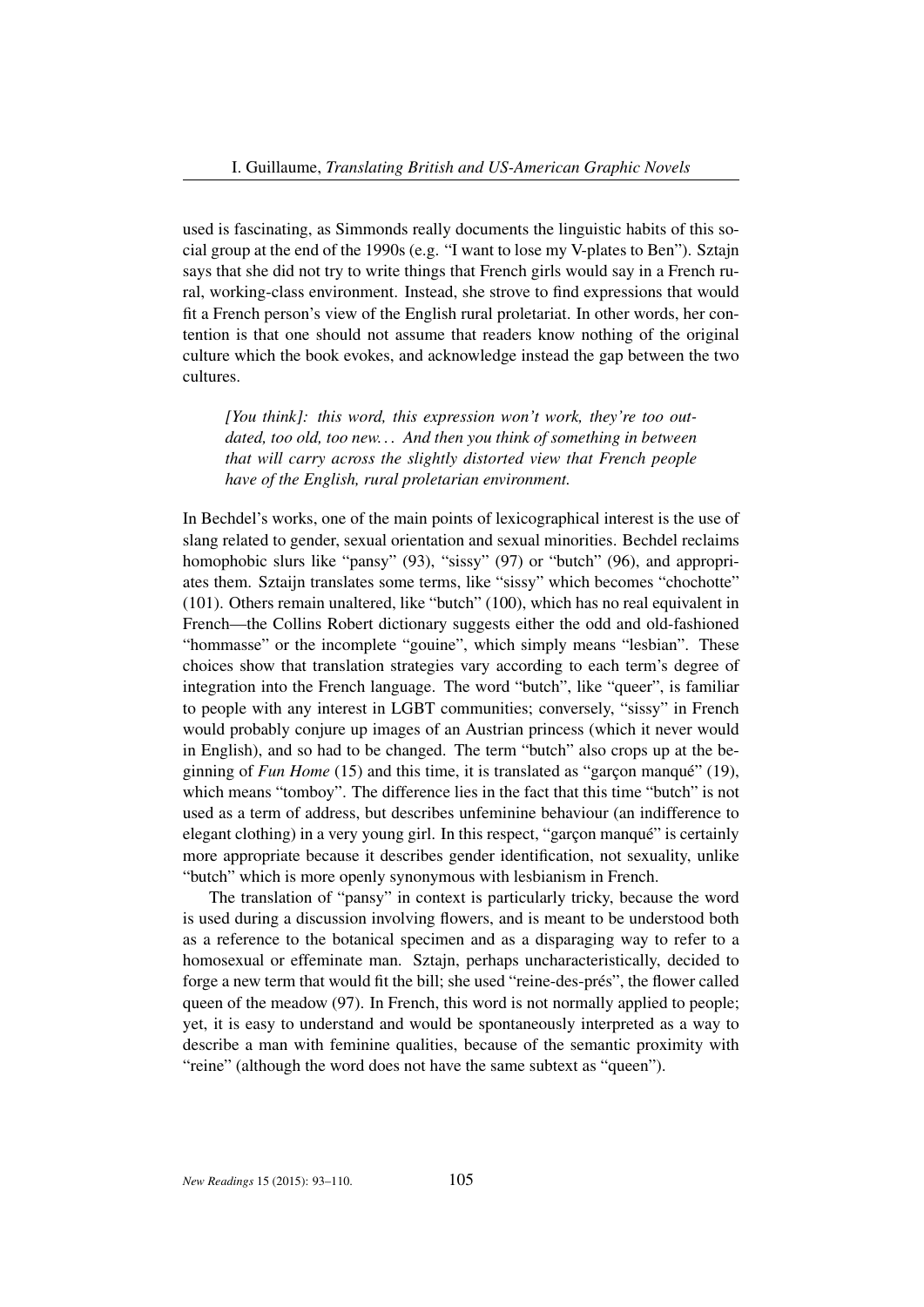## Towards a Practice-Led Theory of Comics Translation

Throughout our discussion, Sztajn consistently emphasised the need to keep an open mind and avoid approaching the text with rigid principles. Yet she also stated certain preferences—for example, for keeping English proper nouns instead of suggesting a French equivalent, even if it meant adding a footnote. Over the last forty years, English has become more familiar to the average French reader, which means that English names are now frequently preserved by translators in all media. According to Kaindl, "since the 1960s, the trend for keeping the original titles has prevailed, especially if they included the protagonists' names" ("Comics in Translation" 38). What Sztajn went on to explain about her method is more controversial and implies a distinct theoretical framework:

*My opinion is that you have to know you're reading an English text, that it has to be slightly uneven, slightly distorted—while still remaining fluid, of course—because you're not reading French; you're reading English. You're reading an English text, which has been translated into French so that people who don't know English can understand it; but it has to retain the offbeat quality of the English language.*

In other words, Sztajn stands by Venuti's assertion that a translation should not be made to pass as an original. In *The Translator's Invisibility*, Venuti states that readers often favour "fluid" translations that aim to pass as the original, thus "producing the illusory effect of transparency" (5). Against this invisible domestication of the source text, he advocates "a foreignizing method [. . .] to register the linguistic and cultural differences of the foreign text, sending the reader abroad" (20). This is by no means a consensual position among professional translators, many of whom are happy to depart from the source in order to craft fluid and attractive French versions, thus making the text easier to read for the target audience. Interestingly, it has been suggested that "whereas translations of 'low brow' comics literature [. . .] are dictated by the market and are generally target-oriented, translations of 'high brow' comics literature are instead more source-oriented" (Zanettin 7). Sztajn's translations obviously fall into the second category, and her professed desire to "make the reader work" to understand the text is obviously consistent with a perception of comics as deserving respectful adaptation.

Sztajn's defence of a foreignising strategy rests on stylistic arguments. When asked about the problem of preserving an author's style and carrying it across language boundaries, she argued once again in favour of adhering to the source text's rhythm and syntax, even at the expense of absolute fluidity:

*You can always find a way to preserve the syntactic structure of the sentence; and [if you do], you'll find the style. You'll need to bend the sentence around, but most of the time, there's a way to make it work in French. I know it's a rather marginal position, but it's the best way to do justice to the text.*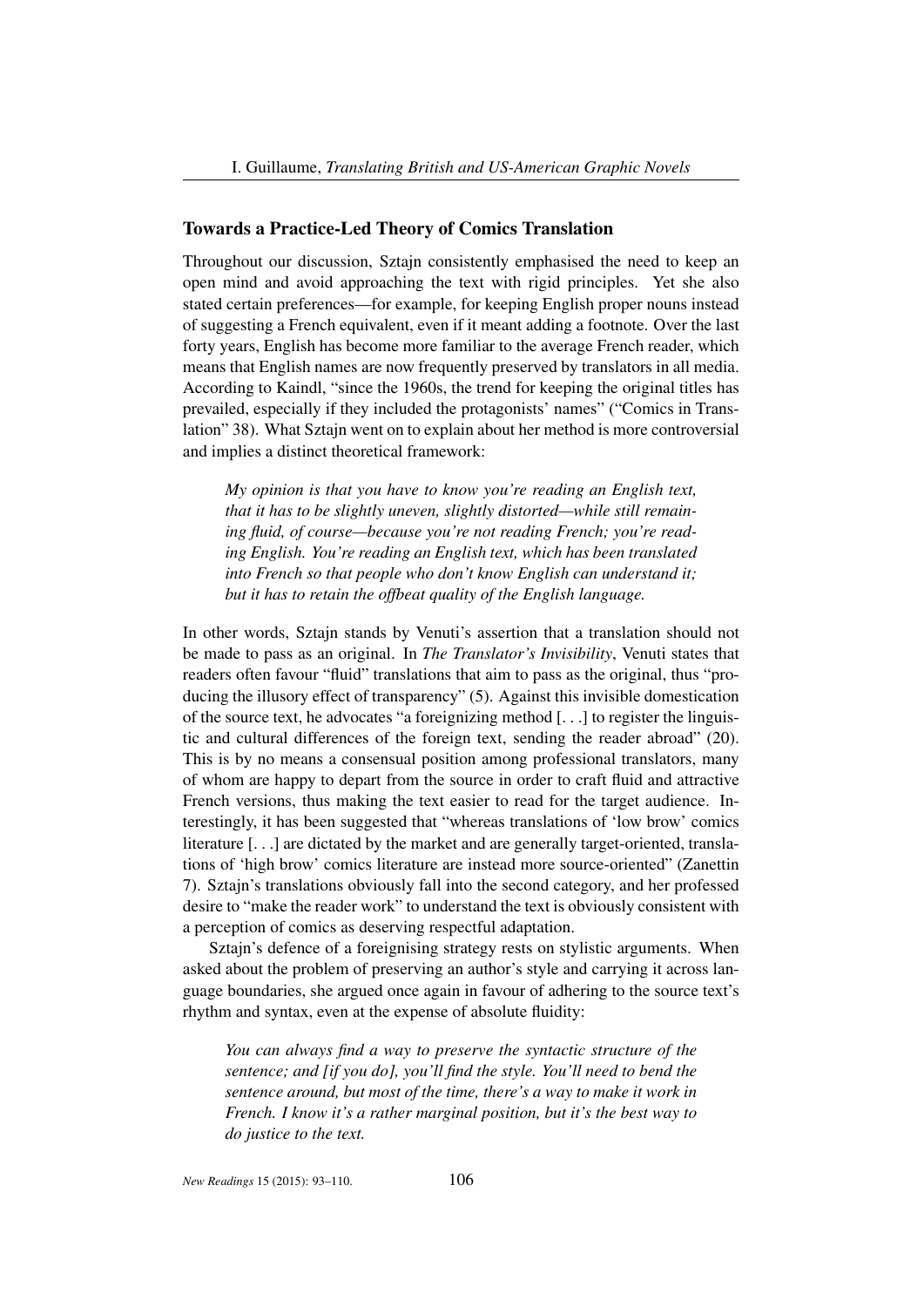The problem of syntactic structure is particularly acute in works containing long and complex sentences, like those of Bechdel. The following passage from *Are You My Mother?* may serve to illustrate Sztajn's method: "Getting her undivided attention was a rare treat. It felt miraculous, actually—like persuading a hummingbird to perch on your finger" (13). In the French edition, it is translated as: "Accaparer toute son attention était un plaisir rare. Ça tenait du miracle, en fait—comme de persuader un colibri de se poser sur votre doigt" (19). We notice that Sztajn keeps the dash; this is normally deemed an Anglicism in academic translation, although it would be regarded as standard by most French readers. She also preserves the syntactic structure and the verbal forms of the two sentences. The result, although perfectly acceptable, feels ever so slightly grating to a French ear: "votre doigt" especially seems jarring since an impersonal "your" is more correctly translated as "son" than as "votre". Here, of course, "son" would have been ambiguous because it would have been interpreted as referring to the same person as the other, personal "son", which translates "her" earlier in the sentence. However, this could have been corrected (although not necessarily improved) by resorting to a personal form ("comme si j'avais persuadé un colibri de se poser sur mon doigt"). The sentence also seems more strained in French than in English because "de persuader" feels more comfortable after the verb "être". Other translators might have decided to smooth it out by changing the syntax as follows: "En fait, c'était presque miraculeux — comme de persuader un colibri...". Sztajn's version, by contrast with this one, remains true to the English turn of phrase. Of course, such principles operate at sentence level, not on isolated words. Having a close look at her work, we discover many examples of transposition, where one term is not replaced by its direct equivalent. In *Literary Life*, for instance, a female writer is depicted writing a sex scene, and getting more and more aroused by her own writing, until she reaches a form of literary climax.<sup>8</sup> Then in the last panel, as she lights a cigarette, the computer talks to her and asks, "So. . . How was it for *you*?" In French, this was translated as "Alors, heureuse?" ["So, are you happy?"] (32), which does not follow the English structure, but does a better job of getting the idea across, because in French culture "Alors, heureuse?" is the stereotypical corny question a proud male would ask his lover after sex.

Puns are sometimes assumed to be untranslatable, but this is far from systematic. In *Are You My Mother?* when Alison tells her analyst about a dream that she had in which the analyst patched her jeans, she exclaims, "You were gonna fix the tear [in the jeans]. Which maybe means *tear*, too! You're healing me!" (82). This homography is entirely coincidental to the English language and may look untranslatable at first; still, the French "accroc" ["rip", "tear"] happens to contain both "eau" ["water"] and "âcre" ["bitter", "harsh"], which places it in the same semantic field as "larmes" ["tears"]. Thus, with just a minor explication of the pun (88, see Fig. 3), Sztajn manages to save the structure of this psychoanalytically significant double meaning.

<sup>&</sup>lt;sup>8</sup> Again, *Literary Life* is not paginated, but the passage I am discussing is on the twenty-ninth page.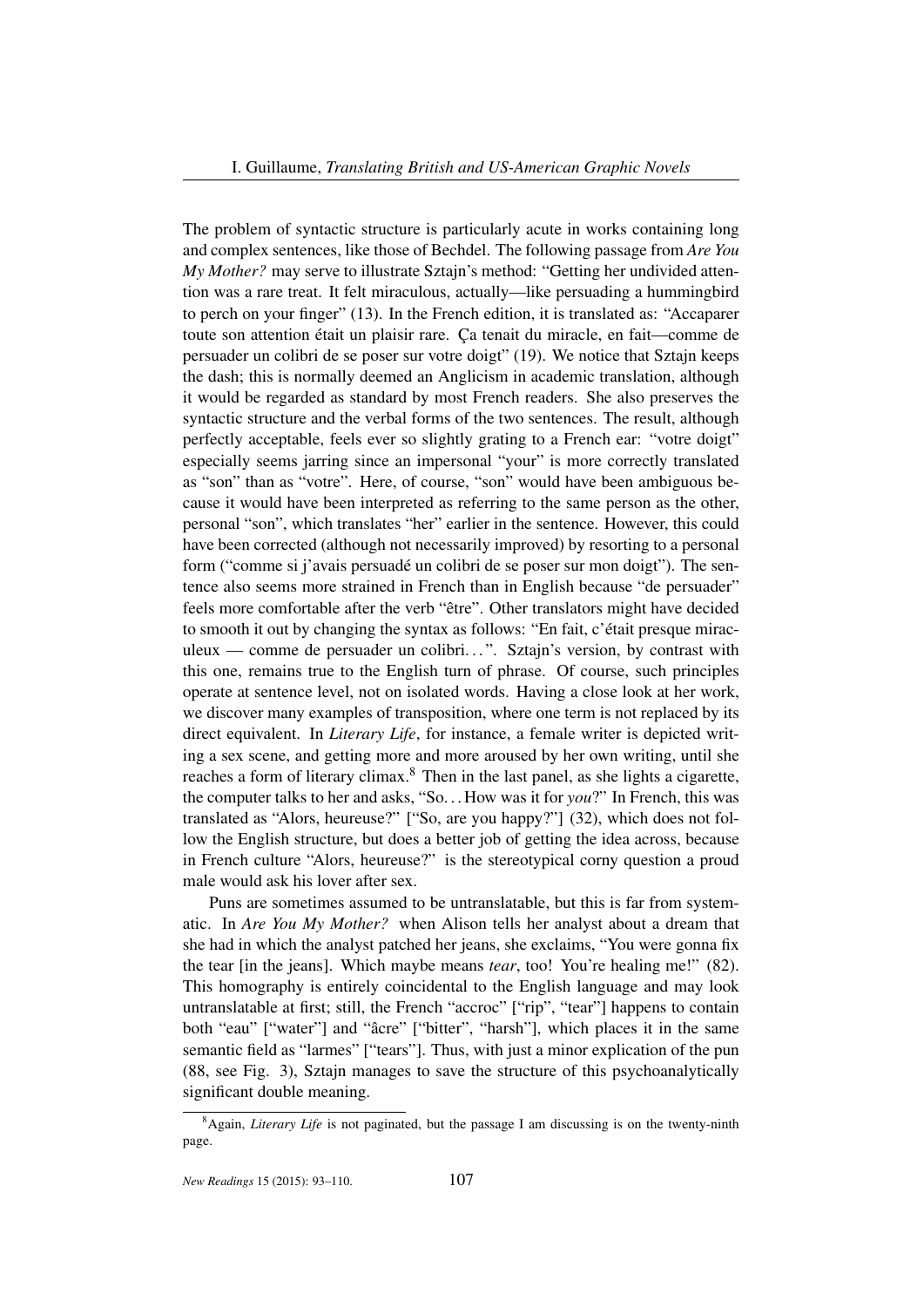

Figure 3: Alison Bechdel, *C'est toi ma maman?* (88)

Such serendipity remains rare. In most cases, something is forever lost in translation. Sztajn admits to regretting having been forced to translate "drawn together" by the less striking expression "parle-moi d'amour" ["tell me about love"], because the double meaning of "drawn" had no equivalent in French.

*We thought about it for a long time but couldn't find anything satisfactory, so we talked to Aline and Crumb, and in the end the best option was to keep it simple, to say what the book was about. It's a great regret of mine.*

However, sometimes the translation process can bring new facets to certain passages, or shed light on aspects that might have been missed. The translator may create almost imperceptible comical effects, which support and reinforce the humour in the text. In *Parle-moi d'amour*, several characters happen to speak French (especially towards the end, after the Crumbs have moved to Southern France) and so mention of "en français dans le texte" ["in French in the text"] and its variants appear frequently (207); but as the repetition of this sentence becomes tiresome (and useless, because readers can see the difference between passages in italics, which were French in the source text, and unitalicised passages which were translated), Sztajn abruptly adds "VF, on le redira pas" ["French version, I won't tell you again"] (227). This throws the translator's work into the spotlight, and is in keeping with the overall tone of the book, in which the authors represent themselves and address the reader directly and informally.

In comics, as in general with literature, certain elements are untranslatable. However, I have tried to show that the practice and process of comics translation is a rich and stimulating one, much deserving of academic scrutiny. In *Imaginary Homelands*, Salman Rushdie writes, "It is normally supposed that something always gets lost in translation; I cling, obstinately, to the notion that something may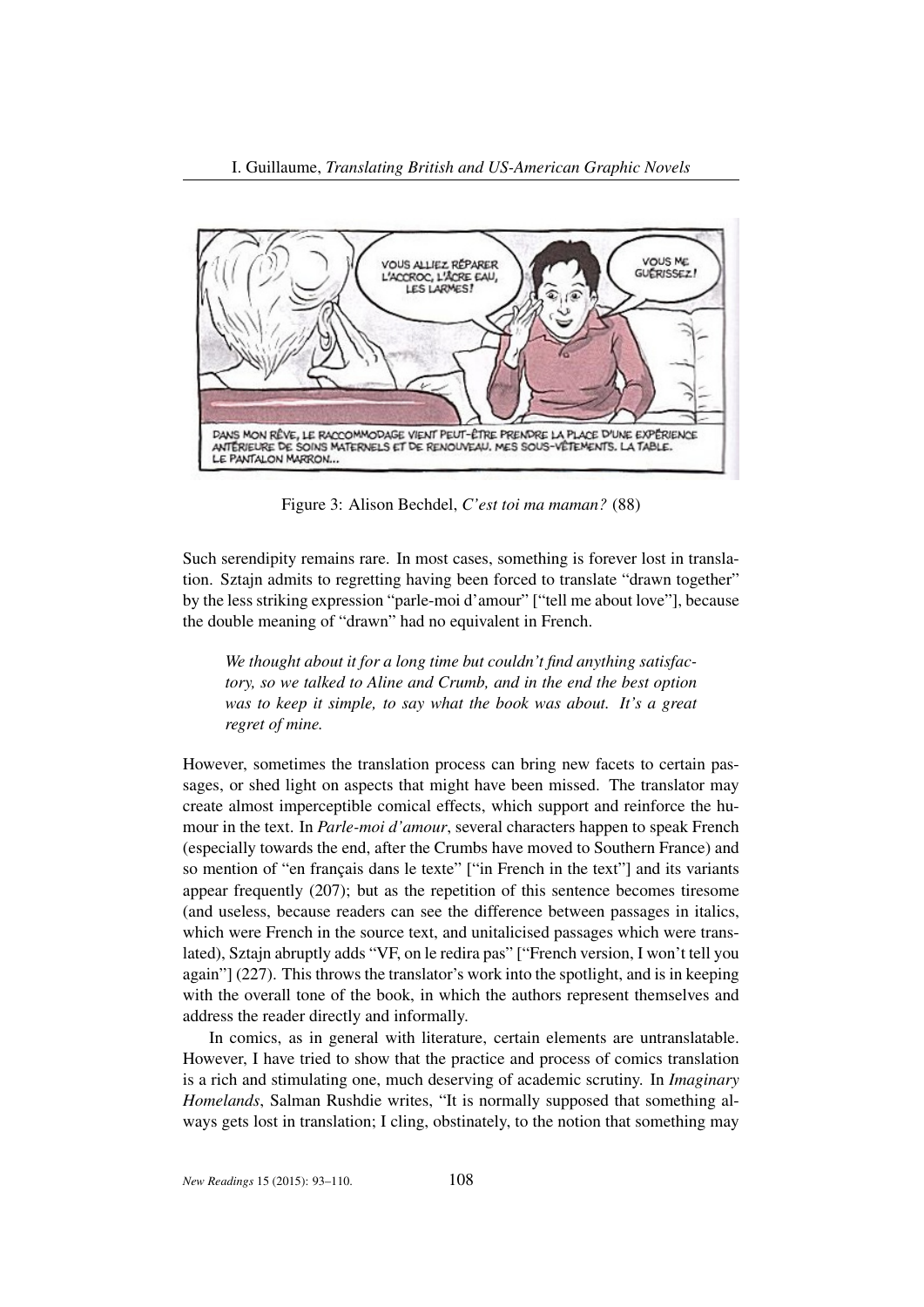also be gained" (17). The translation he had in mind was primarily geographical people moving to a new country. I hope to have demonstrated that in many instances, literary translations of graphic novels do in fact *create* meaning, so that something is also gained.

## Works Cited

#### Primary Sources

Alter, Robert. *The Five Books of Moses*. New York: W. W. Norton, 2004. Print. Apollinaire, Guillaume. *Alcools*. Paris: Gallimard, 1920. Print.

- Bechdel, Alison. *Are You My Mother? A Comic Drama*. New York: Houghton Mifflin Harcourt, 2012. Print.
- —. *C'est toi ma maman? Un drame comique*. Trans. Corinne Julve and Lili Sztajn. Paris: Denoël, 2013. Print.
- —. *Fun Home: A Family Tragicomic*. New York: Houghton Mifflin Harcourt, 2006. Print.
- —. *Fun Home: Une tragicomédie familiale*. Trans. Corinne Julve and Lili Sztajn. Paris: Denoël, 2006. Print.

Charyn, Jerome. *Marilyn the Wild*. New York: Arbor House, 1976. Print.

- Charyn, Jerome, and Frédéric Rébéna. *Marilyn la Dingue*. Paris: Denoël, 2008. Print.
- Crumb, Robert. *The Book of Genesis: Illustrated by Robert Crumb*. New York: W. W. Norton, 2009. Print.
- —. *La Genèse*. Trans. Lili Sztajn. Paris: Denoël, 2009. Print.
- —. *Robert Crumb's Yum Yum Book*. San Francisco: Scrimshaw Press, 1975. Print.
- —. *Yum Yum Book*. Trans. Lili Sztajn. Paris: Denoël, 2005. Print.
- Crumb, Robert, and Aline Kominsky-Crumb. *Drawn Together*. New York: Liveright, 2012. Print.
- —. *Parle-moi d'amour*. Trans. Lili Sztajn. Paris: Denoël, 2011. Print.
- Eastman, P. D. *Are You My Mother?* New York: Random House, 1960. Print.
- Simmonds, Posy. *Gemma Bovery*. London: Jonathan Cape, 1999. Print.
- —. *Gemma Bovery*. Trans. Jean-Luc Fromental and Lili Sztajn. Paris: Denoël, 2001. Print.
- —. *Literary Life*. London: Jonathan Cape, 2003. Print.
- —. *Literary Life: Chroniques de la vie littéraire*. Trans. Corinne Julve and Lili Sztajn. Paris: Denoël, 2014. Print.
- —. *Tamara Drewe*. London: Jonathan Cape, 2007. Print.
- —. *Tamara Drewe*. Trans. Lili Sztajn. Paris: Denoël, 2008. Print.
- Takeuchi, Naoko. *Sailor Moon 8: Le lycée infini*. Trans. Eran Kameya. Paris: Glénat, 1996. Print.
- Wordsworth, William. *Poèmes*. Trans. François-René Daillie. Paris: Gallimard, 2001. Print.